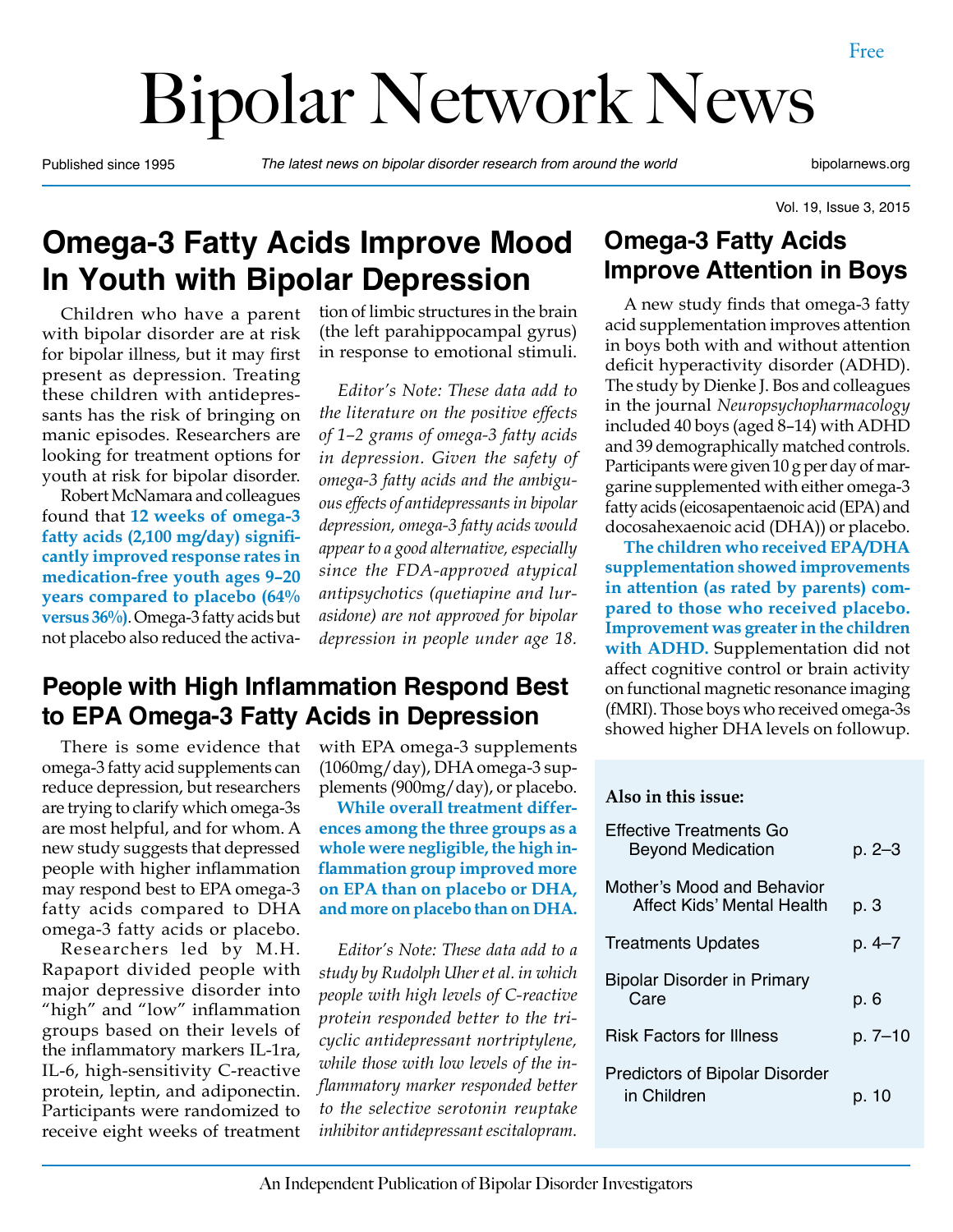## **Collaborative Care and Education Reduces Bipolar Depression**

There is increasing evidence that patients with bipolar disorder benefit from special programs or clinics designed to teach them skills to cope with their illness. A 2015 article by Trijntje Y.G. van der Voort and colleagues in the *British Journal of Psychiatry*  evaluated the effectiveness of a Dutch program that provided collaborative care to people with bipolar disorder. One hundred thirty-eight patients in an outpatient clinic were randomized to receive either treatment as usual or a program of nurse-provided

#### Bipolar Network News

**Editor-in-Chief**: Robert M. Post, MD **Managing Editor**: Moira McCauley

The *BNN* is published four times a year by investigators working with patients with bipolar disorder to better understand the long-term course of illness. The newsletter is available free of charge to all who request it.

Although the editors of the *BNN* have made every effort to report accurate information, much of the work detailed here is in abstract or pre-publication form, and therefore cannot be taken as verified data. The *BNN* can thus assume no liability for errors of fact or omission, or lack of balance. Patients should consult with their physicians, and physicians with the published literature, before making any treatment decisions based on information given in this issue or in any issue of the *BNN*.

As per recent journal disclosure requirements, Dr. Post has consulted to or spoken for Abbott, Astra Zeneca, Bristol-Myers Squibb, Glaxo-SmithKline, Jansen, and Pfizer.

The opinions expressed in the BNN are solely those of the editors, and do not represent the views of any scientific entity or foundation.

Send any comments or suggestions to: mccauleybcn@gmail.com

**BNN** 5415 W. Cedar Lane Suite 201B Bethesda, MD 20814

To subscribe or unsubscribe, see our website or email us at:

**info@bipolarnews.org**.

Note that we do not accept requests to subscribe friends or family members. Please have them contact us directly.

bipolarnews.org

collaborative care that included psychoeducation, problem-solving treatment, systematic relapse prevention contracts, and monitoring of outcomes. These services were managed by mental health nurses.

Those patients who received collaborative care had significantly less time with depressive symptoms at the 6-month and 12-month marks, and less severe depressive symptoms at 12 months (all findings with p values less than .01). There was no significant difference in manic symptoms

or treatment adherence. The authors suggest that collaborative care improves treatment for people with bipolar disorder, especially depression, which is most closely linked to impaired quality of life and disability.

*Editor's Note: Given this study and about a dozen others like it, it is time to conclude that psychoeducation and other components of collaborative care noted here are critical to the longterm management of bipolar disorder. Patients and their family members should insist that this be a part of routine care.*

# **Specialty Treatment Effective for First Episodes of Psychosis**

A study published online in the journal *Psychiatric Services* comparing **a specialty clinic that provides medication, family education, cognitive-behavioral therapy (CBT), and case management to improve employment and educational outcomes** with treatment as usual for people in a first episode of psychosis found that the specialty treatment was associated with fewer and shorter hospital stays and better vocational engagement during one year of follow-up.

Most participants were referred to the study from inpatient psychiatric units. Those randomly assigned to receive treatment as usual typically did so in outpatient treatment settings. Those randomly assigned to the specialty treatment group joined the Specialized Treatment Early in Psychosis (STEP) program at the Connecticut Mental Health Center, where they could choose from any of the available interventions.

Other studies have found that comprehensive intervention encompassing psychoeducation, family therapy and other services can reduce psychotic symptoms. The authors of this study, Vinod H. Srihari and colleagues, concluded that a US public-sector model of early intervention in psychotic illness could be both feasible and effective.

*Editor's Note: In the* British Journal of Psychiatry *in 2013, Kessing et al. demonstrated even more dramatic and persistent benefits (for at least 6 years) of 2 years of specialty clinic care versus treatment as usual for patients with a first hospitalization for mania (many of whom were also psychotic). Together these two articles indicate the extreme importance of getting off to a good start in the management of major psychiatric illness. Such specialty programs are desperately needed for better management of childhood-onset mania.*

> Have you visited us online? **bipolarnews.org**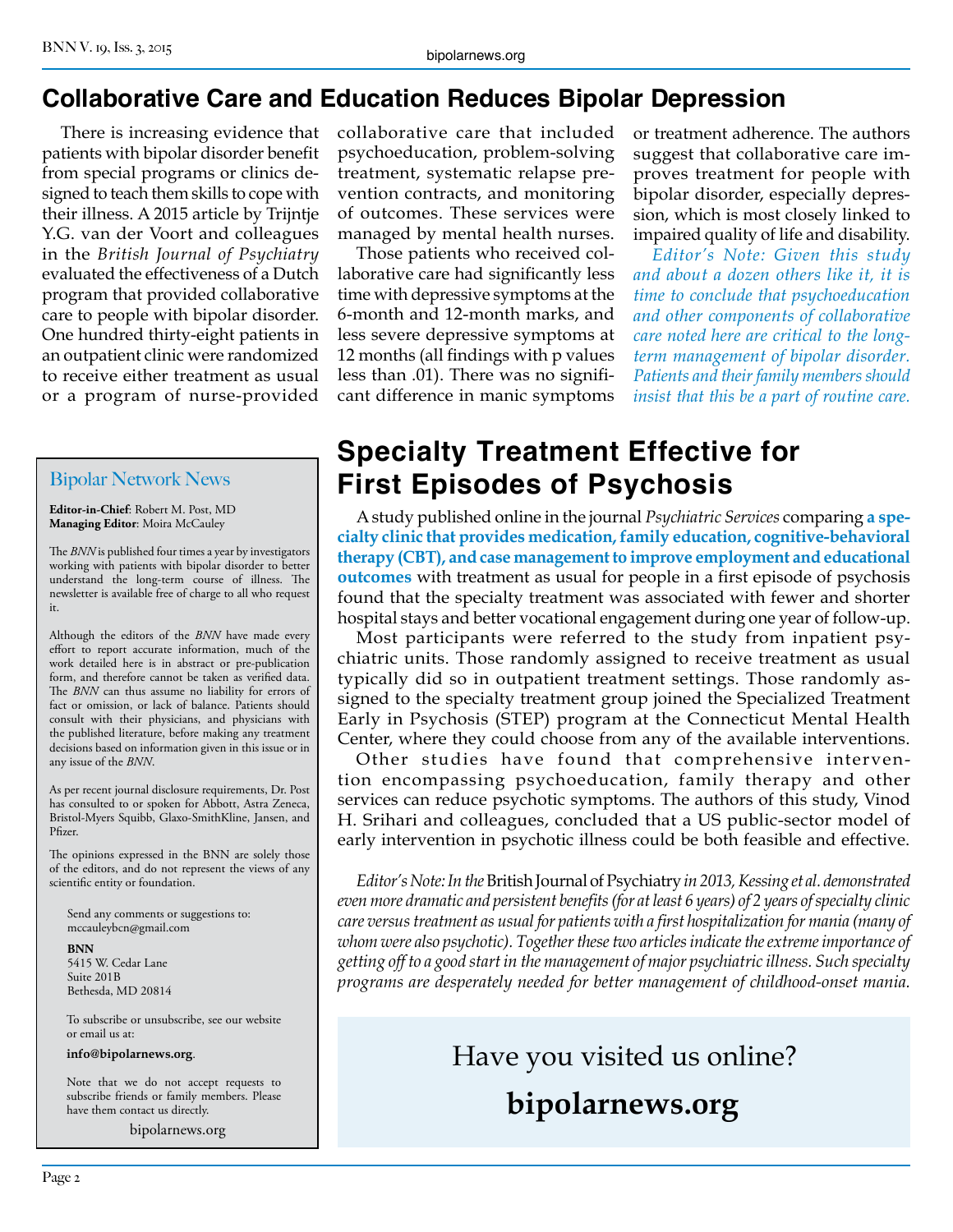#### **Intervention in Early Childhood Can Help Children Cope with Stress**

Enduring stressful life events in childhood can affect children longterm. Children who experience neglect can show increased levels of cortisol, a stress hormone. Family interventions can reduce these levels, and a new study shows that the impact of these interventions can be lasting.

The study, by Kristin Bernard and colleagues in the journal *JAMA Pediatrics*, included 115 children whose families had been referred to Child Protective Services after allegations of neglect. After an incident of neglect in early childhood, **the families received either an experimental intervention called ABC (focused on increasing parental nurturance to child distress, increasing synchronous interactions, and decreasing frightening parental behavior) or a control intervention (which provided educational information about child development)**.

When the children reached preschool age about three years later, the researchers collected the children's cortisol levels at waking and bedtime on three different days. **The children whose families received the ABC intervention had more typical cortisol levels than those whose families had received the control intervention.**

The ABC children had higher morning cortisol, with a steeper decline throughout the day, compared to a more blunted cortisol rhythm in the control group children. These patterns resembled differences in the two groups observed three months after the initial intervention. The authors concluded that the ABC intervention has long-term effects on children's physiological stress system, helping them maintain health and adjustment.

## **Mother's Treatment for Depression Can Affect Children's Symptoms**

Studies have found that when a depressed mother's symptoms remit, her children are less likely to show psychiatric symptoms. A new study by Myrna M. Weissman and colleagues in the *American Journal of Psychiatry*  randomized 76 mothers to treatment with escitalopram, bupropion, or a combination of the two, and assessed the impact of the mothers' treatment on their 135 children (aged 7–17).

There were no significant differences in the mothers' symptoms or remission, but **children's depressive symptoms and functioning improved more if their mothers received (only) escitalopram**. Only in that group was a mother's improvement associated with her children's improvement.

Mothers in the escitalopram group reported greater improvement in their ability to listen and talk to their children compared to the mothers in other groups, and the children of the mothers in the escitalopram group reported that their mothers were more caring.

Children of mothers with low negative affect improved significantly, while children of mothers with high negative affect only improved if their mothers were in the escitalopram group.

The authors suggest that for a mother's improvement to help her children's symptoms, her anxious distress and irritability must be reduced, and these may be better targeted with escitalopram than bupropion.

#### **Maternal Warmth Does Not Negate the Effects of Corporal Punishment on Their Children**

New research shows that expressions of maternal warmth following corporal punishment do not reduce children's anxiety, and may even increase it.

The study by Jennifer E. Lansford and colleagues was published in the *Journal of Clinical Child & Adolescent Psychiatry*. The researchers interviewed over a thousand children aged 7–10 and their mothers about what type of physical punishment occurs in their family, and about anxiety and aggression in the children. They followed up again after one and two years.

The study took place in eight countries: China, Colombia, Italy, Jordan, Kenya, the Philippines, Thailand, and the United States.

In general, corporal punishment increased anxiety in the children, while maternal warmth decreased it. How warmth and physical punishment interacted depended on the country. **Anxiety increased over time in families where the mothers were high on both corporal punishment and warmth.**  Lansford and colleagues wrote that it might be "simply too confusing and unnerving for a child to be hit hard and loved warmly all in the same home."

The researchers suggest that parents use nonphysical ways to promote desirable behavior in their children, including putting younger children in time-out and requiring teenagers to participate in activities that help others.

**See page 11 for information about a new study of children at risk for bipolar disorder.**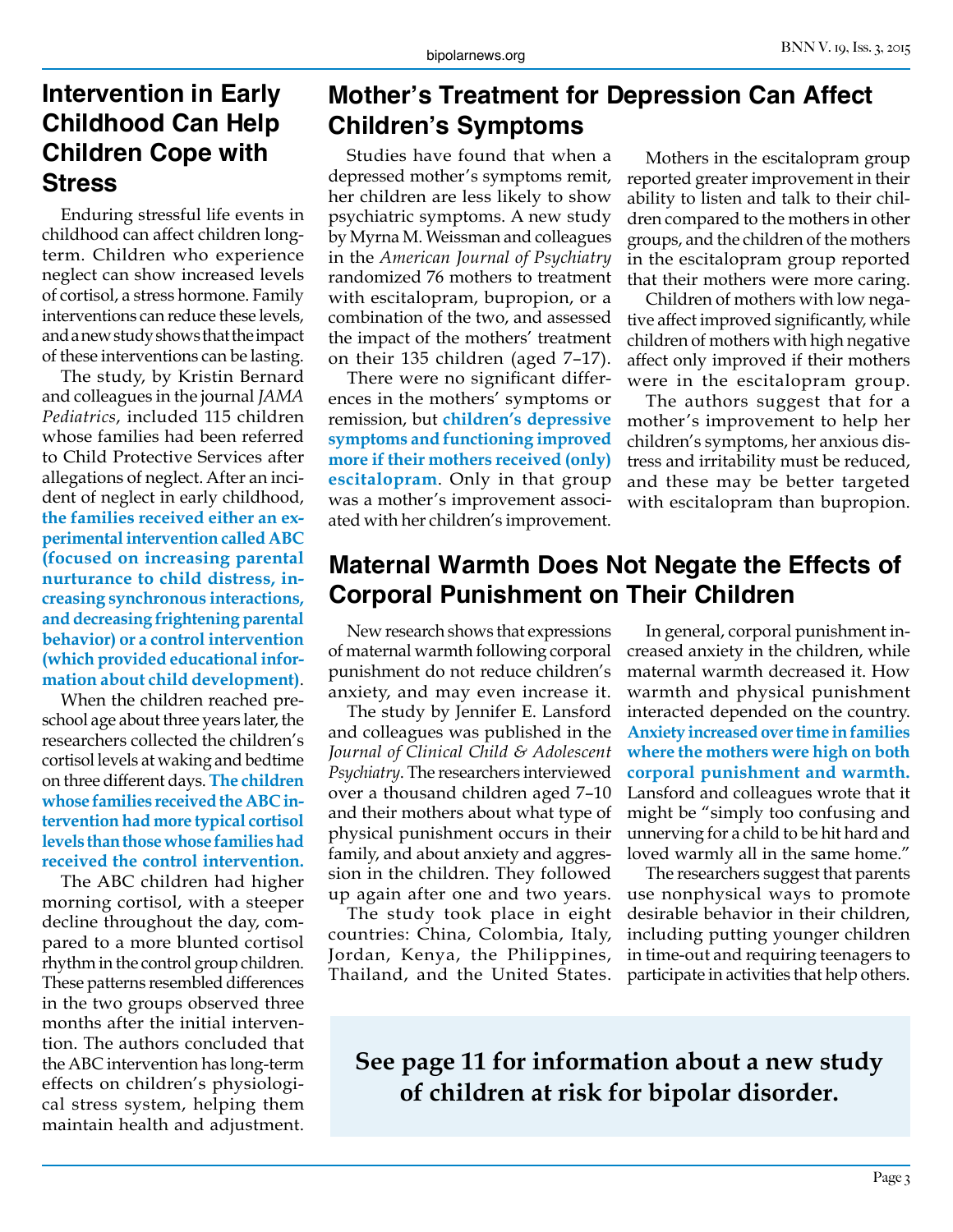#### **Antipsychotics That Worked for A First Episode May Not Work As Well for a Second Episode**

In new research by Ofer Agid and colleagues, patients in their first schizophrenic episode who reached remission in response to one of two antipsychotic medications (risperidone or olanzapine) and relapsed due to medication non-adherence were re-treated with the same medication regimen that had brought about remission. **Reinitiating the same treatment was not as successful in bringing about remission of the patients' second psychotic episodes.**

Patients showed different types of trajectories in their first remission, from immediate to gradual improvement, and these predicted parallel trajectories of their treatment response during the second episode, though the muted response to antipsychotics existed across the board. Dopamine is the main target of antipsychotic treatments, but its role in schizophrenia is not straightforward, and Agid and colleagues stress that response and relapse are multidimensional processes.

*Editor's Note: These data are consistent with the research of J.A. Lieberman and colleagues fifteen years ago, which showed that response to antipsychotic treatment is poorer in successive episodes of psychosis. The findings are also consistent with the idea of episode sensitization in mood disorders, developed by this author (Robert Post). Episode sensitization refers to the case in which greater numbers of prior depressions or manias are associated with faster relapse and a greater degree of treatment resistance.*

*The data raise major doubts about the common practice of quitting medications to see if remission can be maintained without them. There are dozens of studies in patients with schizophrenia showing that continuous treatment is more effective than intermittent treatment.*

#### **Meta-Analysis Shows Effectiveness of Ketamine for Bipolar and Unipolar Depression**

Ketamine, an anesthetic sometimes used intravenously in the treatment of depression, can bring about rapid onset of antidepressant effects. A new meta-analysis by researcher Michael Bloch and colleagues presented at a recent conference showed that **ketamine's maximum antidepressant effects occur within one day of administration, and its effects remain significant (compared to control conditions) one week following infusion.** Ketamine's effects were diminished in patients taking other medications. There was a trend for better response in patients with bipolar disorder than with unipolar disorder.

Bloch and colleagues analyzed eight earlier studies including a total of 180 participants. In each study, ketamine had been compared to a control condition, either an infusion of saline solution or of midazolam, which mimics ketamine's sensory effects but does not have antidepressant effects. The researchers are calling for more meta-analyses of ketamine studies to determine which patients respond best to ketamine and how to sustain ketamine's effects.

*Editor's Note: In another poster presented at the same conference, James Murrough reported that patients with slower processing speed responded best to ketamine. Other findings have shown that those with a history of alcohol abuse and a common genetic variant of brainderived neurotrophic factor (BDNF), the val-66-val allele of proBDNF, are more likely to respond to ketamine.*

### **Transcranial Direct Current Stimulation May Improve Cognition in Schizophrenia**

A recent study by Robert Smith and colleagues studied the use of transcranial direct current stimulation (tDCS) in patients with schizophrenia. TDCS is very low level current that has a positive (anode) or negative (cathode) electrode. Anodal stimulation of the cortex is usually associated with positive effects on mood and cognition. Patients received either five sessions of active tDCS for 20 minutes (at 2 milli Amps) or a sham stimulation for the same period. Then, one day after the final session, the patients were measured on a variety of scales for cognition and illness. **Patients who received the active tDCS showed more improvements in working memory and attention than patients who received the sham treatment.**

There was no difference in the two groups' schizophrenic symptoms, including hallucinations. Smith and colleagues suggest that the improvements in cognition may result from changes to brain connectivity networks, since abnormalities in these networks have been identified in patients with schizophrenia and bipolar disorder.

Replications of this type of study are needed to clarify the effect of tDCS on cognition in schizophrenia, but given the safety and convenience of the procedure, the findings are promising.

> Have you visited us online?

**bipolarnews.org**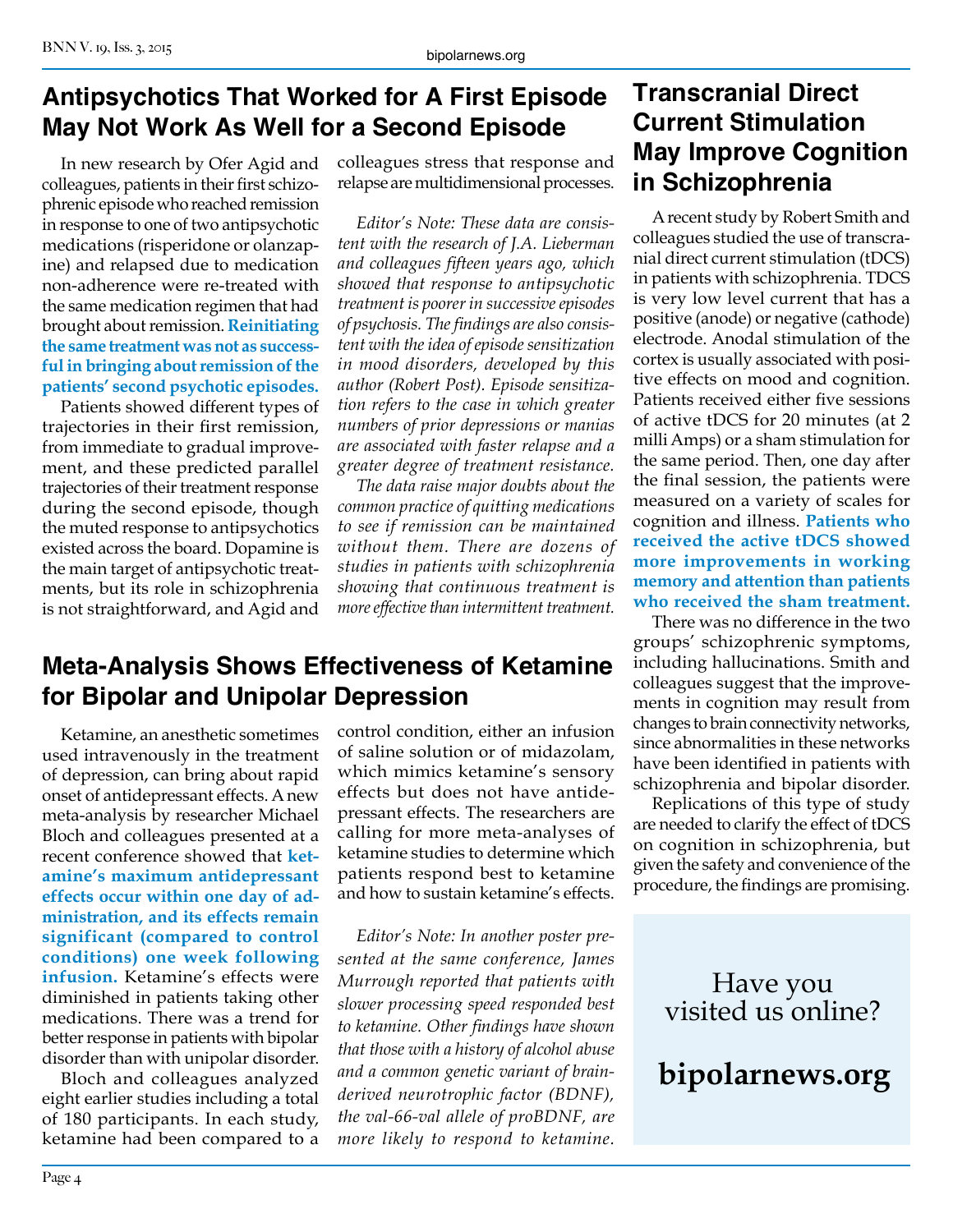## **Cariprazine More Potent Than Aripiprazole At Dopamine D3 Receptors**

Cariprazine is a new atypical antipsychotic that has positive results in the treatment of schizophrenia, bipolar mania and depression, and as an add-on treatment to antidepressants in unipolar depression. In a recent study by Frank Tarazi and colleagues, cariprazine shared some actions with aripiprazole (trade name Abilify), which is approved by the Federal Drug Administration as an adjunctive treatment for unipolar depression in addition to treating mania in bipolar disorder and schizophrenia.

**The researchers concluded that cariprazine was more potent than aripiprazole at dopamine receptors, especially D3 receptors.**

Both cariprazine and aripiprazole partially block dopamine receptors. They allow a little stimulation of the receptors (activating or agonist effects) while preventing dopamine from binding there. With ongoing treatment, this blocking action prompts an increase in the number of dopamine receptors to compensate for the blocking.

In rats, both drugs led to increases in several types of dopamine receptors, but cariprazine did so at lower doses. Following 28 days of treatment with aripiprazole at doses of 5–15 mg/kg, rats had higher levels of D2 and D4 receptors in several brain regions than other rats that received no drug. Higher doses of aripiprazole also increased D3 receptors in some regions, indicating that the drug works less well at those receptors. Lower doses of cariprazine (0.06–0.6 mg/ kg) increased D2 and D4 receptors significantly, and increased D3 receptors more than aripiprazole did, and in a greater number of forebrain regions.

Among antipsychotic drugs, both aripiprazole and cariprazine are unique in providing a little stimulation (partial agonist effects) at dopamine receptors, while all others drugs in the class are pure blockers (antagonists) of dopamine receptors.

#### **Ziprasidone Added to Escitalopram Improved Unipolar Depression**

In a new study of patients with major depressive disorder who did not improve after eight weeks of the selective serotonin reuptake inhibitor (SSRI) antidepressant escitalopram, the addition of the atypical antipsychotic ziprasidone improved their depression more than did placebo. Patients took the combination of escitalopram (20mg/day on average) and ziprasidone twice a day at doses of 20–80 mg.

**This was the first randomized, double-blind placebo controlled trial of ziprasidone as an adjunct treatment for unipolar depression.** While ziprasidone was more efficacious than placebo, discontinuation of the study

due to intolerance was higher among the patients who received ziprasidone.

*Editor's Note: Two atypical antipsychotics (quetiapine and aripiprazole) have been approved by the Federal Drug Administration for augmentation of antidepressants in unipolar depression. Now there have also been placebo-controlled positive trials of two others (ziprasidone and cariprazine).*

*These findings are of particular interest as the studies of ziprasidone monotherapy in bipolar depression not only failed, but response to ziprasidone and placebo was virtually identical (and negligible).*

#### **Evidence for Cariprazine's Efficacy in Bipolar Depression**

In an eight-week study of the drug cariprazine for bipolar depression by Joe Calabrese and colleagues, **patients who received 1.5mg/day doses of the drug showed more improvement in their illness and higher remission rates after six weeks than patients who received placebo**. Side effects were rare, with mild or moderate akithisia (restless legs) being most common. Cariprazine is a dopamine D3 and D2 receptor partial agonist with preferential binding to D3 receptors.

#### **High Blood Pressure is a Marker of Good Response to Prazosin in PTSD**

Prazosin, an alpha-1 adrenoreceptor antagonist, has been found to be effective at reducing symptoms of post-traumatic stress disorder (PTSD), including nightmares. Researchers led by Murray Raskind hypothesized that there may be a link between blood pressure and response to prazosin, since resting blood pressure can be used to measure alpha-1 adrenoreceptor responsiveness. In a study of active duty combat soldiers with PTSD, **higher resting blood pressure and smaller drop in blood pressure when going from lying down to standing up predicted a better response to prazosin**.

The researchers believe that blood pressure can be used to estimate the central nervous systems's responsiveness to norepinephrine, which prazosin blocks. In patients with PTSD who received placebo instead of prazosin, blood pressure did not predict improvement. Raskind and colleagues hope to be better able to predict response to prazosin in PTSD by measuring patients' baseline blood pressure.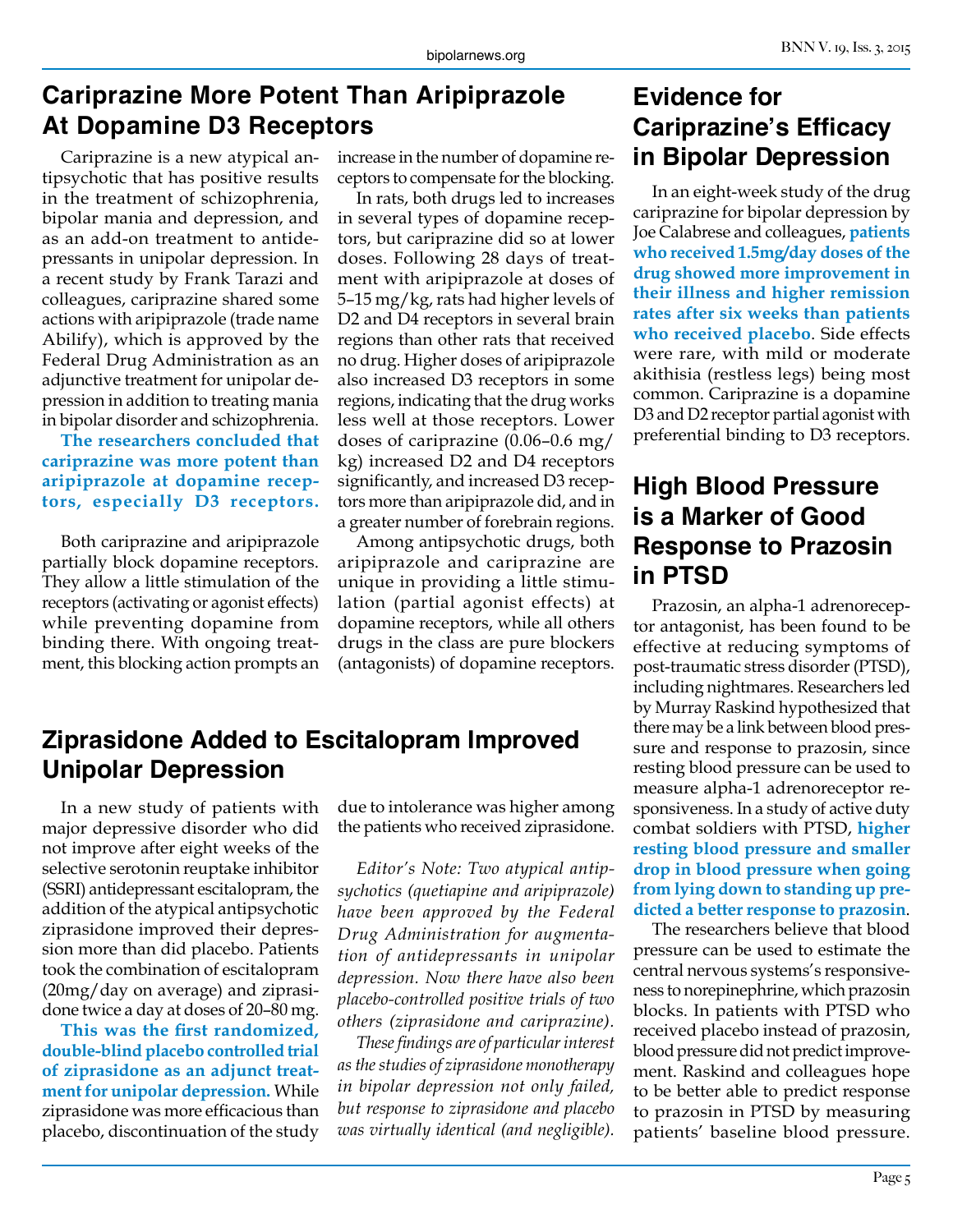# **Bipolar Disorder Is Often Overlooked in Primary Care**

A 2014 study by Joseph M. Cerimele and colleagues in the journal *Psychiatric Services* found that primary care patients with bipolar disorder had severe depression and anxiety, symptoms of other psychiatric illnesses, and psychosocial problems such as housing difficulties, homelessness, or lack of support. Only 26% were referred to specialty mental health care despite the severity of these problems. These findings suggest the primary care setting, where many patients obtain their care, provides insufficient support for people with bipolar disorder.

*Editor's Note: There are several ways to overcome the deficient recognition and treatment of bipolar disorder in primary care.*

#### **Record mood fluctuations**

It is critical that patients keep a detailed longitudinal record of mood fluctuations in order to enhance the likelihood that their doctor can perform a well-informed evaluation and assessment of the effects of treatment. Several ways of doing this are available. We offer a variety of printable daily mood charts available on our website (http://bipolarnews.org). Another option is What's My M3, a free app that can be downloaded from the Itunes Store or Google Play. In a threeminute survey, it screens for depression, anxiety, OCD, PTSD, and mania. The ratings can be done longitudinally and printed out to assist a physician in the evaluation, assessment of course of symptoms, and response to treatment.

**Parents of children aged 2–12 with mood or behavioral problems (or at risk for them because they have a parent with a diagnosis of depression or bipolar disorder) can rate their children each week as part of a new study.** These ratings, which will help determine how children with symptoms of mental illness are being treated in the community, are done via a secure website and can be printed out to help a treating physician or other clinician

to evaluate the children's course of illness and responses to treatments. Access to informed consent documents and more information about participation in the study, known as the Child Network, is available via our website (click on the tab for Child Network).

#### **Learn about mood disorders**

Patients should educate themselves about the signs and symptoms of mood disorders. Many books on this topic are available, and the BNN newsletter tries to update patients and clinicians about the latest findings about the treatment of depression and bipolar disorder.

#### **Get extra help**

Patients can seek out consultations with experts in bipolar disorder, who may be able to provide extra guidance to help primary care physicians arrive at the appropriate diagnosis or find an optimal treatment plan and back up approaches if the initial options do not bring about remission.

Finding a psychotherapist who can provide psychoeducation about bipolar disorder and cognitive behavioral or other specialized therapies may also be of great use, as more than a dozen randomized studies document the effectiveness of psychoeducation and/or psychotherapy compared to treatment as usual.

#### **Talk about mood at every medical evaluation**

Many medical problems such as heart disease and diabetes require careful monitoring, with patients as active participants. Likewise, careful monitoring of mood is a critical component of good treatment and should yield positive short-term and long-term results in recurrent depression and bipolar disorder.

Since depression can complicate many medical illnesses, patients should get in the habit of asking physicians not only about their blood sugar, blood pressure, or cholesterol, but also, "What about my low mood, anxiety, or insomnia?" It may be just the spark a physician needs to better attend to these equally important health issues.

# **Recovery and Relapse After a First Mania**

The timeframe during which recovery and recurrence occur in people with a first episode of mania are somewhat variable. A meta-analysis by Andréanne Gignac and colleagues published in the *Journal of Clinical Psychiatry* in 2015 offers some new information. The meta-analysis included eight studies with a total of 734 participants in a first episode of mania. **Syndromal recovery rates (when patients no longer met diagnostic criteria for bipolar disorder) were 77.4% at six months after first episode of mania and 84.2% at one year after. However, some symptoms lingered, and only 62.1% of patients reached a period of symptomatic recovery within one year.**

Recurrence rates were 25.7% within six months, 41.0% within one year, and 59.7% by four years. Those who were younger at the time of the first episode were at higher risk for relapse within one year.

*Editor's Note: On the positive side, most recovered, but on the negative side, at one year, 60% remained symptomatic and 40% had a recurrence. What is not clear is how intensively patients were treated and monitored. The main message of this study is that a first episode of mania is not trivial and deservces concerted acute and longterm treatment. When expert multimodal treatment is given results are vastly more superior than treatment as usual (Kessing et al.* British Journal of Psychiatry *2013).*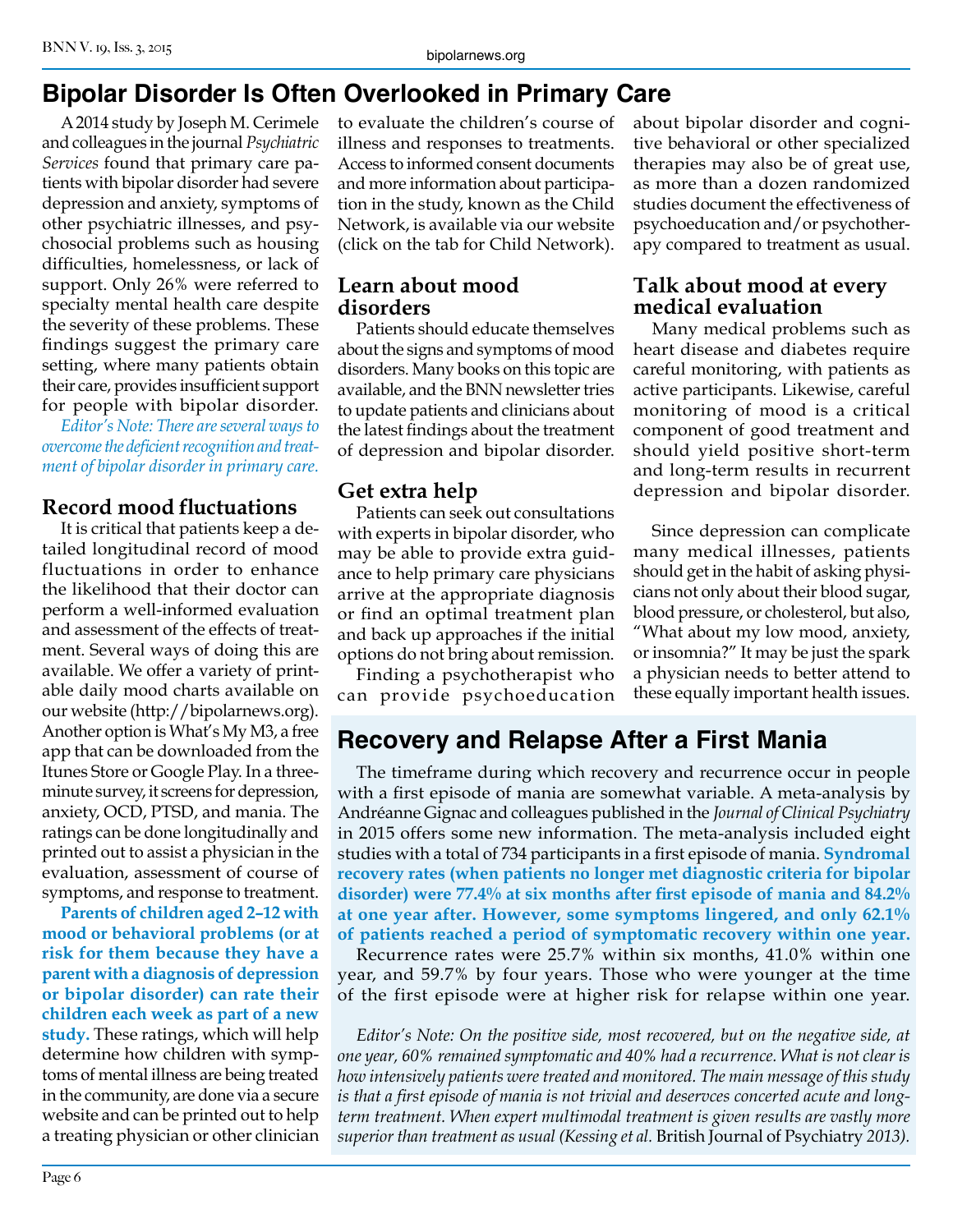#### **Exercise May Help Reduce Cocaine Use**

In studies of rodents, running on a wheel reduces cocaine self-administration. A recent study by Richard de la Garza and colleagues investigated whether running or walking on a treadmill can reduce cocaine cravings and use in humans. In the study of 24 participants who had been using cocaine an average of 19.7 years, participants were randomized to run, walk, or sit for 30 minutes three times per week for four consecutive weeks. **After exercising, the participants reported having less craving for cocaine.** Fitness measures such as body weight and resting

**Low Dose Quetiapine Promising In Borderline Personality Disorder**

Borderline personality disorder is characterized by mood instability, cognitive symptoms, impulsive or risky behavior, and disturbed interpersonal relationships. There are no Federal Drug Administration–approved treatments, but several small open studies of the atypical antipsychotic quetiapine (trade name Seroquel) have been promising. Rapid mood shifts in borderline personality disorder resemble to some extent those in bipolar disorder, for which quetiapine is an approved treatment. The drug may also curb impulsivity and self-harm.

A blind, placebo-controlled study by Donald W. Black and colleagues published in the *American Journal of Psychiatry* in 2014 compared a low dose of quetiapine (150mg/day) with a moderate dose (300mg/day) and with placebo for the treatment of borderline personality disorder. **The low dose of quetiapine led to significant improvement over the other doses, particularly reducing verbal and physical aggression.**

The study included 95 participants randomized to each of the three treatment groups. All met DSM-IV criteria for borderline personality disorder, and each participant received eight

heart rate improved in both walkers and runners. While not statistically significant, by the end of the study there was a trend indicating that exercise improved abstinence from cocaine and decreased daily craving for cocaine.

*Editor's Note: Exercise Increases brainderived neurotrophic factor (BDNF) and neurogenesis. In rodents, cocaine is associated with decreases in BDNF in the frontal cortex, and injecting BDNF there decreases cocaine seeking. Whether this BDNF effect or the general effects of exercise on mood and conditioning account for these positive cocaine effects remains to be ascertained.*

weeks of active treatment. (One week of 50mg/day followed by seven weeks of 150md/day for the low dose group, and one week of 50mg/day followed by 3 weeks of 150mg/day and 4 weeks of 300mg/ day for the moderate dose group.)

Eighty-eight percent of the participants experienced an adverse event during the study, including sedation, dry mouth, increased heart rate, or decrease in blood pressure. None were serious. Sedation was most common in the group receiving moderate doses of quetiapine.

All groups improved over the 8-week study, particularly during weeks 2–6. Response rates of participants who completed the study were 82% for the low dose group, 74% for the moderate dose group, and 48% for placebo. (Large benefits from placebo are common in studies of borderline personality.) Improvement in symptoms was greatest in the low dose quetiapine group, significantly higher than the moderate dose quetiapine group. Time to improvement was shorter on quetiapine than on placebo.

The researchers concluded that low doses of quetiapine are both effective and well-tolerated in the treatment of borderline personality disorder.

### **Short Telomeres in a Rat Model of Depression, Lithium Reverses Abnormality**

Telomeres are repeated DNA sequences that sit at the end of chromosomes and protect them during cell replication. Telomeres get shorter with aging and with stressors or psychiatric illnesses. Researcher Alexandre Mathe and colleagues recently found that **in a line of rats bred to be more susceptible to stress and depression-like behavior, hippocampal telomeres were shorter than in normal rats or rats bred to be less susceptible.** The susceptible rats also had lower levels of enzymes that maintain telomere length. Both telomerase activity and Tert (telomerase reverse transcriptase) expression were reduced in the susceptible rat compared to the other rats. However, lithium reversed the low levels of telomerase activity and Tert expression.

*Editor's Note: Lithium increases hippocampal volume in people, and also increases human telomerase. Researcher Lina Martinsson reported in 2013 that lithium increases telomere length in white cells. Now lithium has increased hippocampal telomerase in a rat model of depression. Short telomeres are associated with aging and increased vulnerability to a wide range of medical and psychiatric disorders. Since people with bipolar disorder are prone to memory problems, medical problems, and short telomeres, they might want to talk to their physician about including lithium in their treatment regimen, if they are not already taking it.*

Have you visited us online? **bipolarnews.org**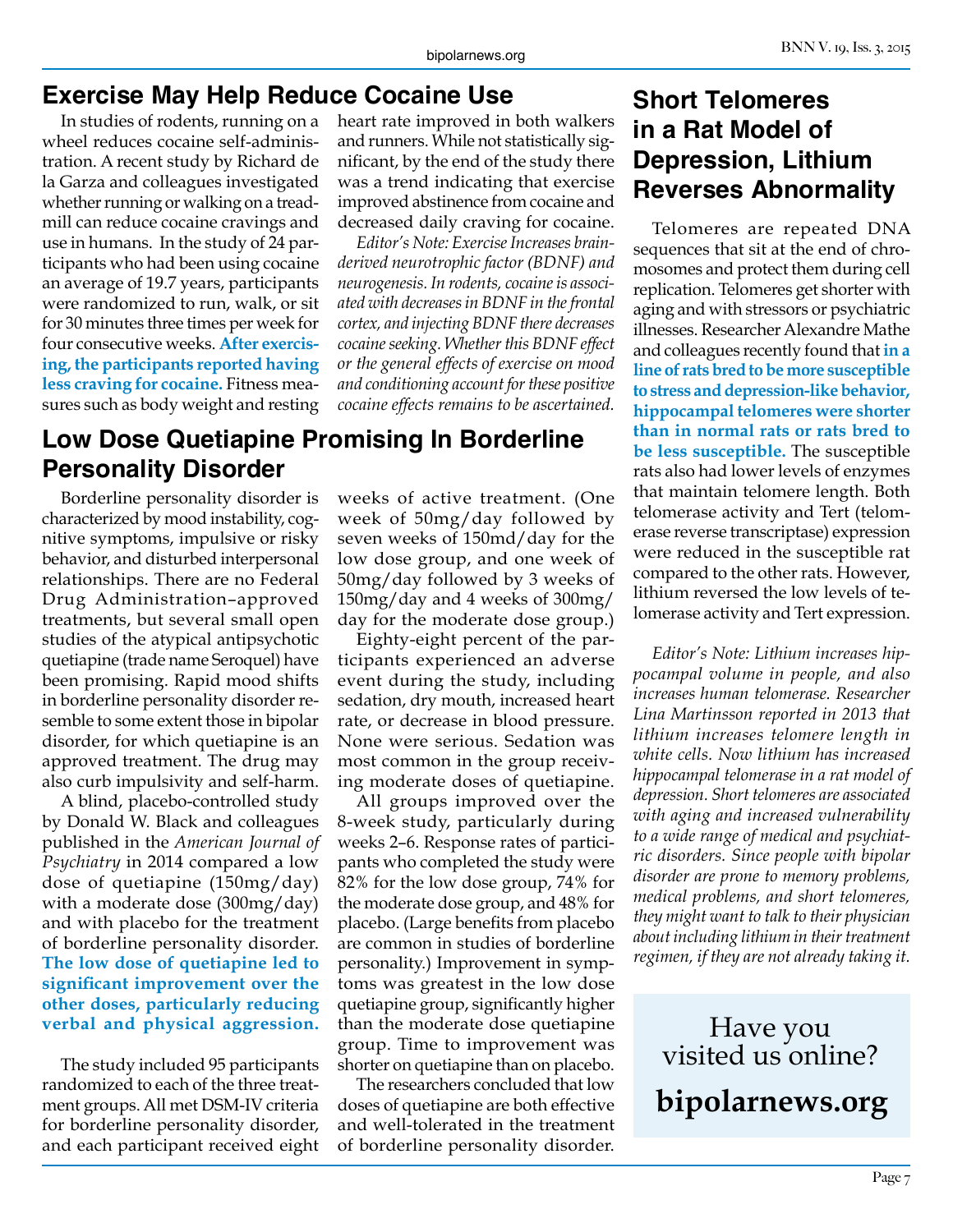## **Lithium in Drinking Water Associated with Lower Suicide Rates in Men**

Studies in Japan, Austria, and Texas have reported that trace amounts of lithium in drinking water are associated with lower suicide rates. A new study seeks to clarify these findings by removing any statistical factors other than lithium levels that could produce these results.

The study, published in the *Journal of Clinical Psychiatry*, collected 434 lithium samples in drinking water over three years, and compared these with suicide

#### **Abnormal Levels of Cytokines Found in Brains of Suicide Victims**

Cytokines are chemical messengers that send signals between immune cells and between the immune system and the central nervous system. Their levels in blood are considered a measure of inflammation, which has been implicated in depression and stress. A new study by Ghanshyam Pandey and colleagues reported increased levels of cytokines in the brains of people who committed suicide. **In the prefrontal cortices of people who died by suicide, there were significantly elevated levels of the inflammatory cytokines IL-1 beta, IL-6 and TNF-alpha compared to the brains of normal controls.** There were also lower levels of protein expression of the cytokine receptors IL-1R1, IL-1R2 and IL-1R antagonist (IL1RA) in the suicide brains compared to controls.

The researchers concluded that abnormalities in proinflammatory cytokines and their receptors are associated with the pathophysiology of depression and suicide. This research provides direct confirmation of the indirect measures of inflammation observed in the blood of depressed patients compared to controls.

rates in the population of 274 municipalities of Kyushi Island in Japan.

The researchers, led by Nobuyoshi Ishii, then controlled for size of population, proportion of elderly people, proportion of one-person households, proportion of people with a college education or more, proportion of people engaging in primary industry, overall unemployment rates, annual marriage rates, annual mean temperature, and annual savings in per person in Japan's popular postal bank. **In places with slightly higher trace levels of lithium in drinking water, there was a lower rate of suicides in men.** Suicide rates for women and overall were not significantly associated with lithium levels.

*Editor's Note: This is the fourth positive study indicating that higher trace levels of lithium in drinking water decrease suicide rates in the general population.* 

#### **Exposure to Stress Hormone Leads to Poor Decision-Making**

Adolescence may be a period of particular vulnerability to the effects of stress. New research by Shannon Gourley indicates a possible mechanism for this vulnerability. **When Gourley exposed adolescent mice to low levels of the stress hormone corticosterone (the equivalent to human cortisol), they developed habit-based rather than goal-oriented decisionmaking, leading to behaviors that resembled human depression, which lasted into adulthood.** Adult mice that were exposed to the low levels of corticosterone were not affected by it.

Gourley also used an alternative method of producing these stress responses a second time by silencing the trkB receptor for brain-derived neurotrophic factor (BDNF) in the amygdala and hippocampus of the mice. The depression-like behaviors that resulted, such as lack of motivation, were able to be reversed by treating the mice with 7,8-dihydroxyflavone, a drug that activated the trkB receptor. In the adolescent mice, this treatment had antidepressant effects that lasted into adulthood, even though the treatment stopped earlier.

## **Brain Activity Differentiates Bipolar Disorder from Unipolar**

Both bipolar disorder and unipolar depression often begin in childhood or adolescence, but it can be difficult to distinguish the two using symptoms only. People with bipolar illness may go a decade without receiving a correct diagnosis. Researcher Jorge Almeida and colleagues recently performed a meta-analysis of previous studies to determine what neural activity is typical of children with bipolar disorder versus children with unipolar depression while processing images of facial emotion. They found that **youth with bipolar disorder were more likely to show limbic hyperactivity and cortical hypoactivity during emotional face processing than youth with unipolar depression**. Almeida and colleagues hope that this type of data may eventually be used to diagnose these disorders or to measure whether treatment has been successful.

Have you visited us online? **bipolarnews.org**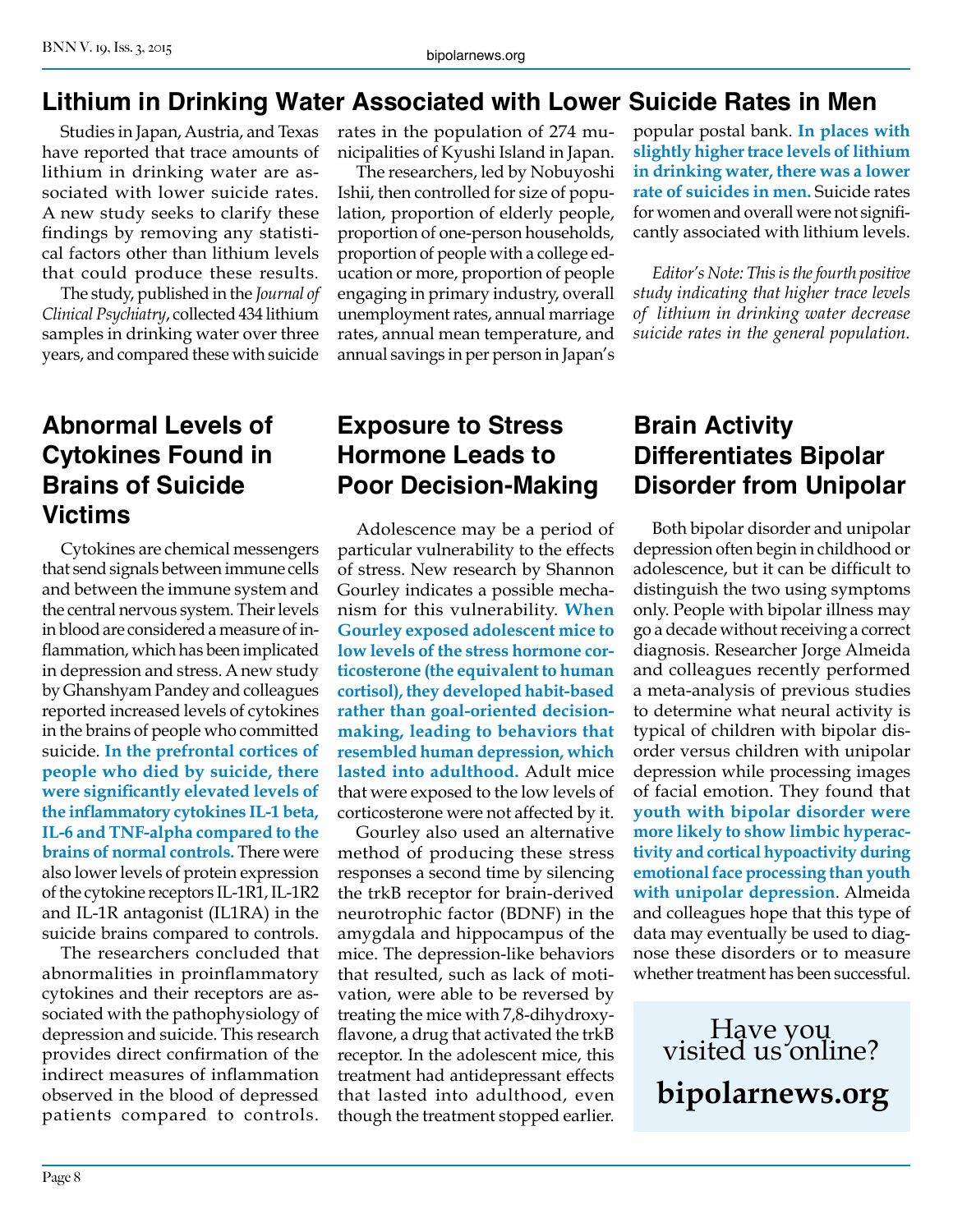## **Gene CACNA1C is Associated with Early-Onset Bipolar Disorder**

Several genes have previously been implicated in bipolar illness. In a recent study, researchers at the Mayo Clinic, led by Paul Croarkin, compared variations in three genes (CACNA1C, ANK3, and ODZN) across 69 children aged 6–15 with mania, a 776-person control group from the Mayo Biobank database, and 732 adults with bipolar disorder (some with onset in childhood and adolescence and some with onset in adulthood, also from the Biobank). All participants were Caucasian, to minimize confounding by population stratification. The researchers found

#### **Low Vitamin D in Childhood Can Predict Hardening of the Arteries in Adulthood**

A new study from Finland suggests that low vitamin D levels in childhood and adolescence can predict atherosclerosis, or hardening of the arteries, in adulthood. The study, by Markus Juonala and colleagues in the *Journal of Clinical Endocrinology & Metabolism*, included 2,148 people whose vitamin D levels were measured at ages 3–18. They were checked for atherosclerosis at ages 30–45. **Those participants with the lowest levels of vitamin D in their youth were at much higher risk for thickened arteries as adults.**  The finding was independent of other cardiovascular risk factors such as smoking, high blood pressure, poor eating, lack of exercise, and obesity.

*Editor's Note: While it is not yet clear if low vitamin D levels directly cause the development of atherosclerosis, it is important to maintain sufficient vitamin D in childhood for a host of reasons, including strong bones. Children with sufficient vitamin D levels are more likely to have normal moods and behavior than those deficient in vitamin D.*

that **the minor allele of rs10848632 in CACNA1C was associated with childhood onset of bipolar disorder. The haplotype (or sequence of nucleotides) T-G-G-T was associated with risk. Genetic risk scores were also associated with early onset of illness.**

*Editor's Note: In research by Michael McCarthy and colleagues (see below), CACNA1C has been linked to abnormal circadian rhythms in bipolar disorder and to responsiveness to lithium treatment. Together, these data suggest the importance of studying the calcium channel blocker* 

*nimodipine (which blocks calcium influx through CACNA1C) in childhood-onset bipolar disorder. A 1999 case report by Pablo A. Davanzo and colleagues described a teenager with ultra rapid cycling bipolar disorder (multiple mood switches/day) that did not respond to a host of conventional medications, who improved dramatically on nimodipine, reaching remission. This author (Robert M. Post) has also seen confirmed responsivity in adults with rapid cycling bipolar disorder (reported in the 2008 book* Treatment of Bipolar Illness: A Casebook for Clinicians and Patients*, by Post and Gabriele S. Leverich).*

# **Calcium Channel May Be Responsible for Circadian Rhythm Abnormalities in Bipolar Disorder**

Genetic variation in L-type calcium channel genes have been linked to bipolar disorder. Since calcium plays an important role in circadian rhythms, abnormalities in the calcium channel in bipolar disorder could explain some of the circadian rhythm disturbances patients with bipolar disorder exhibit. New research by Michael McCarthy and colleagues shows that **calcium channels in general, and the gene CACNA1C in particular, affect signaling pathways that regulate circadian rhythms in both human and animal cells. The researchers also found that calcium channels affected how lithium changes circadian rhythms, suggesting a mechanism by which the treatment may work.** They suggest that drugs that affect the L-type calcium channel may be promising treatments for bipolar disorder.

*Editor's Note: The L-type calcium channel blocker nimodipine has had an-* *tidepressant, antimanic, and anticycling effects in some patients with bipolar disorder in small studies both by Peggy Pazzaglia and colleagues (including this author Robert Post) and a larger randomized study by Haroon R. Chaudhry.*

*The clinical effects of nimodipine results thus align with studies linking the CACNA1C gene to bipolar illness and its early onset, increased expression of the gene in the brain of bipolar patients in autopsy studies, increased levels of calcium in white cells of bipolar patients, and a variety of other neurobiological phenomena observed in normal controls carrying the risk gene.*

*The new link found between CACNA1C and circadian rhythms further links the L-type calcium channel abnormality and bipolar disorder, as well as the therapeutic effects of the L-type calcium channel blocker nimodipine. This drug deserves further study, especially in those with the genetic variation in CACNA1C that has been linked to bipolar disorder.*

**Learn about the Child Network study: See page 11**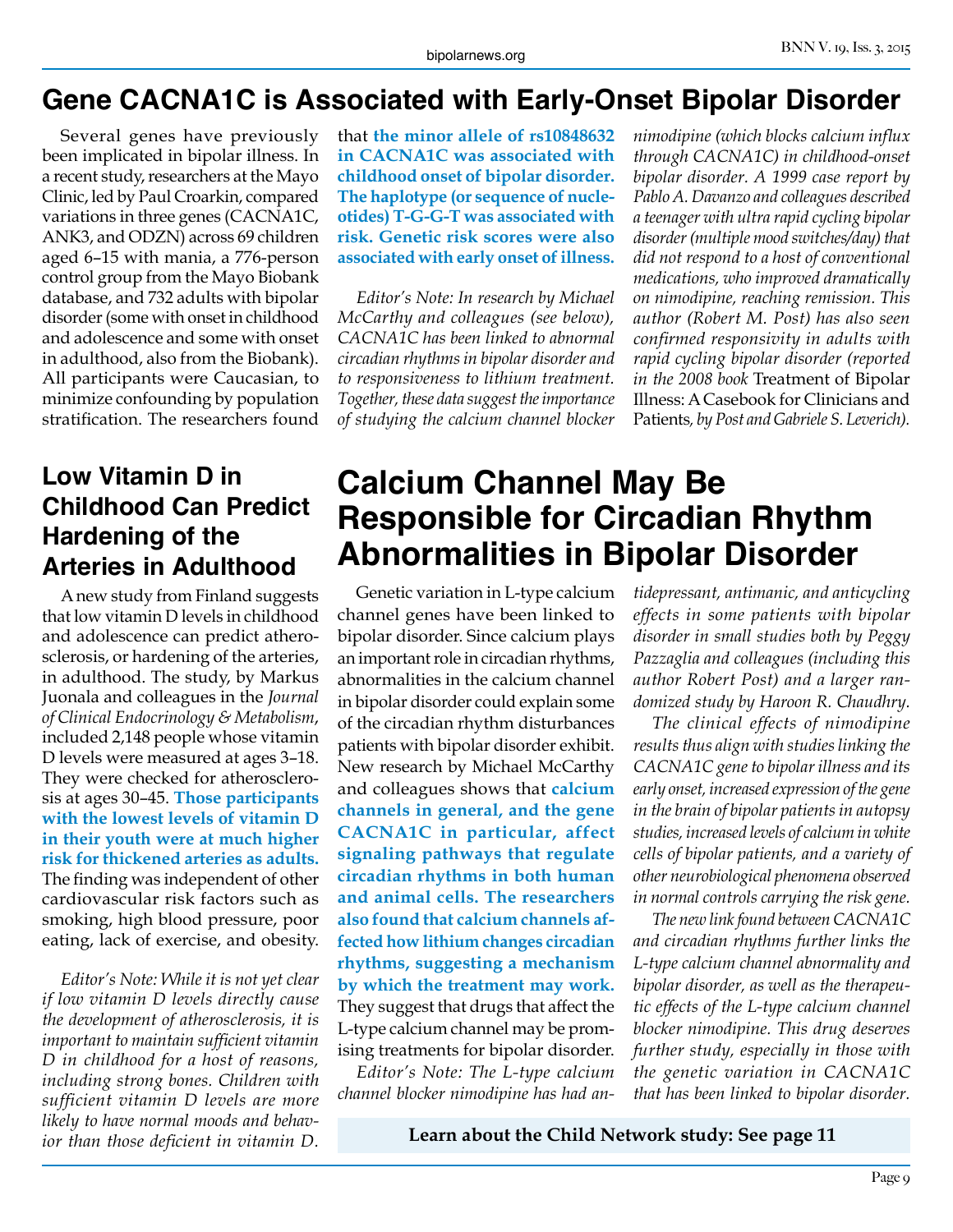#### **Subthreshold Episodes of Mania Best Predictor of Bipolar Disorder in Kids**

Relatively little attention has been paid to the children of a parent with bipolar disorder, who are at risk not only for the onset of bipolar disorder, but also anxiety, depression, and multiple other disorders. These children deserve a special focus, as on average 74.2% will receive a major (Axis 1) psychiatric diagnosis within seven years.

New research published by David Axelson and colleagues in the *American Journal of Psychiatry* describes a lon-

gitudinal study comparing children who have bipolar disorder to demographically matched children in the general public. Offspring at high risk for bipolar disorder because they have a parent with the disorder had significantly higher rates of subthreshold

a parent with BP-NOS, depressive episodes, and disruptive behavioral disorders are predictors of subsequent conversion to full-blown

bipolar disorder.

mania or hypomania (13.3% versus 1.2%) or what is known as bipolar disorder not otherwise specified (BP-NOS); manic, mixed, or hypomanic episodes (9.2% versus 0.8%); major depressive episodes (32.0% versus 14.9%); and anxiety disorders (39.9% versus 21.8%) than offspring of parents without bipolar disorder. Subthreshold episodes of mania or hypomania (those that resemble but do not meet the full requirements for bipolar disorder in terms of duration) were the best predictor of later manic episodes. This finding was observed prospectively, meaning that patients who were diagnosed with manic episodes during a follow-up assessment

were likely to have been diagnosed with a subthreshold manic or hypomanic episode during a previous assessment.

The study included 391 children (aged 6–18) of at least one bipolar parent, and compared these to 248 children of parents without bipolar disorder in the community. The participants took part in follow-up assessments every 2.5 years on average, for a total of about 6.8 years. Each follow-up assessment included retrospective analysis of

> symptoms that had occurred since the previous assessment.

In addition to having more subthreshold manic or hypomanic episodes; manic, mixed, or hypomanic episodes; and major depressive episodes, the highrisk children also showed more nonmood-related axis 1 disorders, including attention deficit hyperactivity disorder (ADHD), disruptive behavior disorders,

and anxiety disorders than the children of parents without bipolar disorder. Axelson suggested that monitoring for these symptoms may help with early identification and treatment.

Children with a bipolar parent were diagnosed with bipolar spectrum disorders at rates of 23% compared to 3.2% in the comparison offspring. Mean age of onset of mania or hypomania in the high-risk offspring was 13.4 years. Of those offspring who had a manic episode, more than half had the episode before age 12, with the earliest occurring at age 8.1.

Compared to previous studies of children of parents with bipolar disorder, this study found that the mean age

of onset of manic or hypomanic episodes was younger, possibly because other studies did not include young children. Another new finding was that major depressive episodes and disruptive behavioral disorders were risk factors for mania and hypomania.

Parents of children who are at high risk for developing bipolar spectrum disorders should be aware of the common precursors to mania—subthreshold manic or hypomanic symptoms and non-mood disorders—and make sure that clinicians assess for these symptoms and differentiate them from the symptoms of depression or other disorders.

*Editor's Note: In Axelson's study, 74.2% of the offspring of a bipolar parent suffered a major (Axis I) psychiatric disorder. However, 48.4% of the offspring from the comparison group of community controls also had an Axis 1 psychiatric disorder. These high rates of illness and dysfunction indicate the importance of monitoring a variety of symptom areas and getting appropriate evaluation and treatment in the face of symptoms that are associated with impairment in both high risk children and in the general population.*

*One way of doing this is for parents to join our new Child Network, a study collecting information about how children at risk for bipolar disorder or with symptoms of bipolar disorder are being treated in the community and how well they are doing. Parents rate their children on a weekly basis for depression, anxiety, ADHD, oppositionality, and mania-like symptoms. Parents will be able to produce a longitudinal chart of their children's symptoms and response to treatment, which may assist their child's physician with early detection of illness and with treatment. See our website (http://bipolarnews.org) for more information and to access informed consent documents. (Click on the tab for Child Network.)*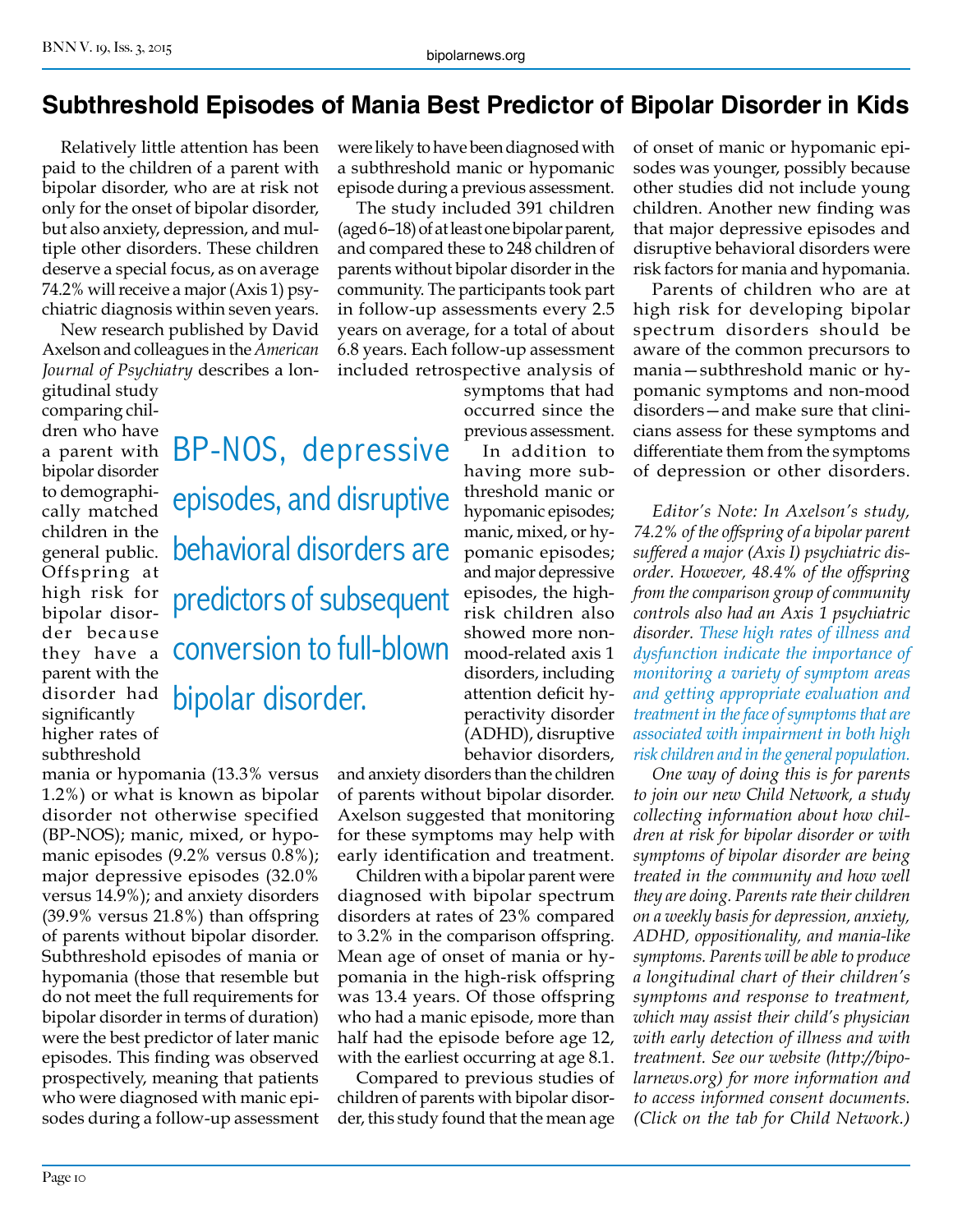#### **Parents with Mood Disorders and Their Clinicians,**

We are reaching out to you to let you know about a new study that the Bipolar Collaborative Network is implementing called the Child Network. Our goal is to **foster collective knowledge about childhood mood and behavioral disorders by acquiring data about children who have or may be vulnerable to childhood-onset depression and bipolar disorders and associated conditions**. Depressive, oppositional, and bipolar disorders as well as anxiety in very young children have not been well studied for their course and for treatment effectiveness and tolerability. Our goal is to compile and analyze the varied treatments for children with these disorders. How well a child responds to a specific treatment may provide new preliminary information of use to others, and assist parents and physicians in assessing treatment options.

The Child Network is specifically for parents of children ages 2 to 12 who have few symptoms, minor (prodromal) symptoms, or the full onset of a psychiatric illness prior to age 13. Participating in the Child Network will primarily involve a confidential, few-minute parental assessment of their child every Sunday evening, the listing of medications, other treatments, and any side effects that occurred in the prior week. There will also be a short demographic questionnaire and a once-a-year more detailed symptom checklist. This study does not involve treatment. The network is only meant to document what is currently being done in the community.

We believe that this network will also benefit its participants. Parents will be able to print out results of the ongoing brief weekly ratings in graphic form so that the course of the child's symptoms and response to treatment can easily be visualized, as illustrated below.



**Weekly Mood and Medication Chart**

**0 - Severity None:** None

**1 - Severity Mild/Infrequent**: Minimal impact on usual roles

**2 - Moderate Symptoms/Often:** Definitely some dysfunction in usual roles

**3 - Severe Symptoms/Much of the Time:** Major dysfunctions in usual roles

We encourage you to visit www.bipolarnews.org and click on the tab for Child Network to learn more about the study and to access the informed consent documents.

Robert M. Post, MD and Michael Rowe, PhD, Bipolar Collaborative Network Robert L. Findling, MD, MBA, Principal Investigator IRB Study #00026940, Johns Hopkins University School of Medicine